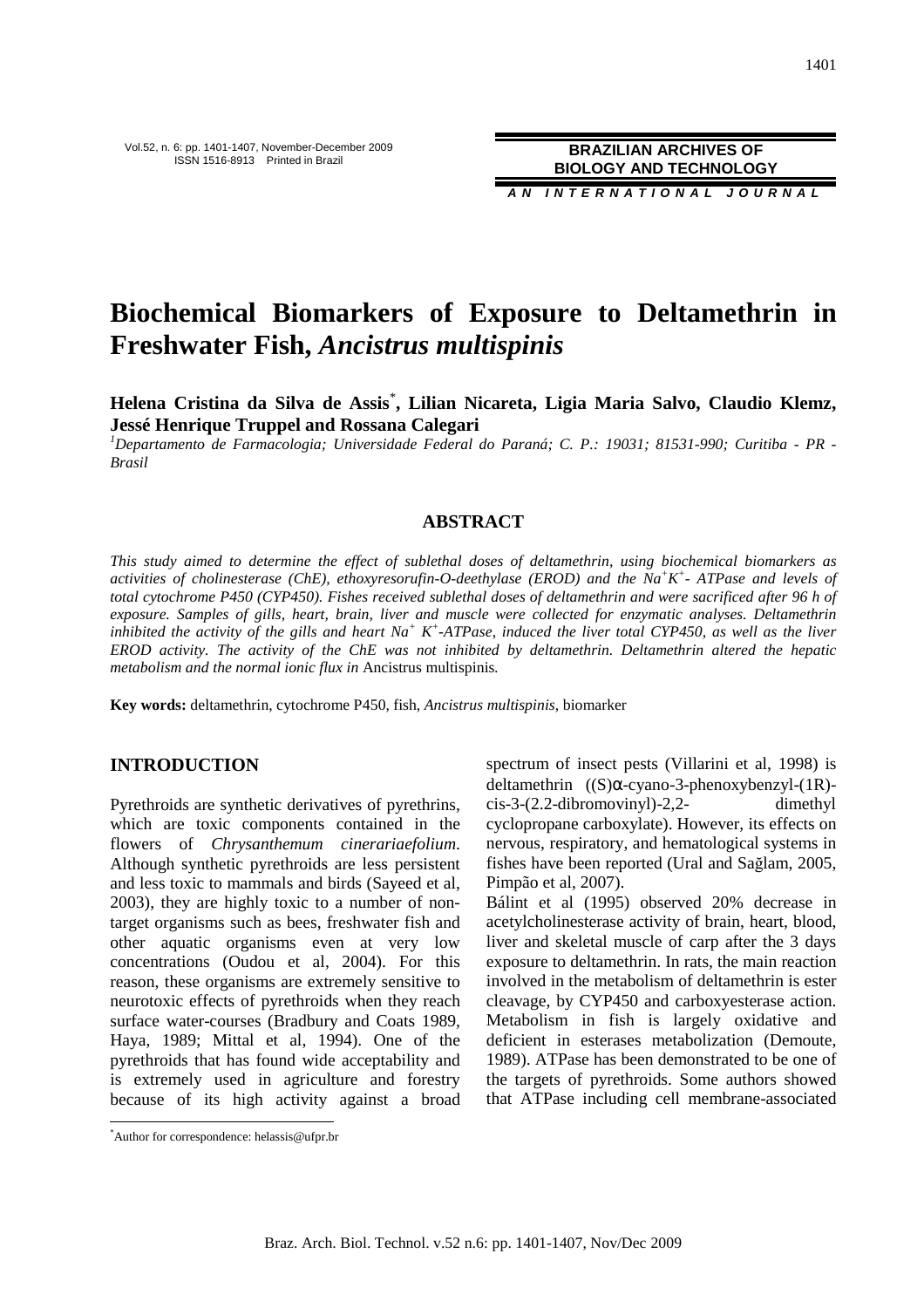$Na^+ - K^+$  and  $Ca^{2+}Mg^{2+}$ -ATPase, mitochondrial  $Mg^{2+}$  and Ca<sup>2+</sup>-ATPase could be inhibited by DDT (dichlorodiphenyltrichloroethane) and pyrethroids (Clark and Matsumura, 1987, Al-Rajhi, 1990).

Biomarkers are measurable response at the first levels of biological organization and have been used to evaluate exposure to environmental pollutants (Walker et al 1996, Pikkarainen, 2006). Standardization of biomarkers for detection of sublethal effects in native species, such as *Ancistrus multispinis* under laboratory conditions enable the biomonitoring in natural conditions in order to detect the pollution interferences in early stages of interaction with the environment. *Ancistrus multispinis* (Regan, 1912) (Siluriformes, Loricariidae) (cascudo) is a fresh-water fish, native to the southern region of Brazil. It was chosen for this study due to its detritivorous habit, meaning that the fish has been in contact with xenobiotics, such as deltamethrin that interact with algae from stone or sediment and also for its tolerance to hypoxia and facility to be kept in laboratory (Klemz and Silva de Assis, 2005).

This work aimed to evaluate the effects of sublethal doses of deltamethrin on the stated biomarkers in *Ancistrus multispinis.* 

# **MATERIAL AND METHODS**

# **Fish**

Fishes were acquired from the pet store and transferred to the lab, maintained in 120L aquaria with aeration and biological filtration. These were maintained under constant temperature  $(23^{\circ}C \pm 2)$ , controlled pH (7.3  $\pm$  0.2) and photoperiod (12 h dark/12 h light) and fed "ad Libitum" with commercial ration. Male and female fishes weighed  $10.7 \pm 0.75$  g (mean  $\pm$  standard deviation).

# **Experimental design**

Technical grade deltamethrin (DM, 98.8% pure) was supplied by Aventis CropScience Brazil (São Paulo, Brazil). Fishes were randomly taken, measured, weighed and grouped in number of 12 in 30 liters test aquaria. Induced group (positive control) received an intracoelomic (IC) injection of 3-methylcholantrene  $(3-MC)$   $(30 \text{ mg} \cdot \text{kg}^{-1})$ , which induced CYP1A isoforms. Control group received an IC injection of sunflower oil. Test groups received an IC injection with two sub lethal

doses of DM (0.3 OR 0.4 mg.kg<sup>-1</sup>). DL<sub>50</sub> 96h for deltamethrin  $(0.5mg \text{ kg}^{-1})$  was determined in the laboratory in previous studies (data not published). All the groups were kept under the same experimental conditions for 96 h. The experiment was carried out in duplicate. Fishes were sacrificed and liver was removed, washed with saline solution and immediately frozen in liquid nitrogen. The heart, gills, brain, muscle were also taken and frozen  $(-70^{\circ} \text{ C})$  for enzymatic analysis

# **Biochemical Assays**

Axial muscle samples (200-300 mg) were homogenized in Potter-Elvejhem in 2ml phosphate buffer (0.1M, pH7.5). Homogenates were centrifuged for 10 minutes at 10,000 x  $g$  at 4<sup>o</sup>C. Muscle cholinesterase activity was analyzed by Ellman et al (1961) method, adapted for microplate by Silva de Assis (1998). For the  $Na<sup>+</sup>K<sup>+</sup>-ATPase$  activity, left gills filaments, heart and brain were homogenized in buffer pH 7.4 (0.3 M sacarose, 0.1 mM Na<sub>2</sub>EDTA, 30mM imidazol, 10 mM β-mercaptoetanol) and centrifuged for 5 minutes at  $10,000 \times g$  at 4<sup>o</sup>C. Saponin solution was added to the supernatant.

The Na<sup>+</sup>K<sup>+</sup>-ATPase activity was determined by measuring the initial rate of release of Pi from ATP. It was measured ouabain sensitive ATP. Ouabain sensitive ATP hydrolysis was measure according to Li et al (1998). Free inorganic phosphate was detected by the ammonium molybdate reagent. All the assays were carried out in triplicate and run with enzyme and reaction blank. ATPase activity was normalized by protein concentration in crude homogenate and expressed as  $\mu$ mol  $P_i$ .mg protein<sup>-1</sup>.h<sup>-1</sup>.

The S9 and microssomal liver fractions were obtained from liver, following Stegemann et al, (1979) method. Livers samples were thawed and homogenized in four volumes of homogenization buffer (0.08M Na<sub>2</sub>HPO<sub>4</sub>; 0.02M KH<sub>2</sub>PO<sub>4</sub>; 0.15M KCl, pH 7.4). Homogenate was centrifuged at 10,000 x *g* for 20 min at 4°C. The supernatant was ultracentrifuged at 100,000 x *g* for 60 min at 4°C. The pellet was resuspended in 1ml of resuspension buffer (homogenization buffer with 20% glycerol, v/v) to obtain the hepatic microssomal fraction which was used for all spectroscopic CYP analysis.

Analysis of total cytochrome P450 (CYP) was based on the methods described before (Omura and Sato, 1964, Johannesen and Depierre, 1978)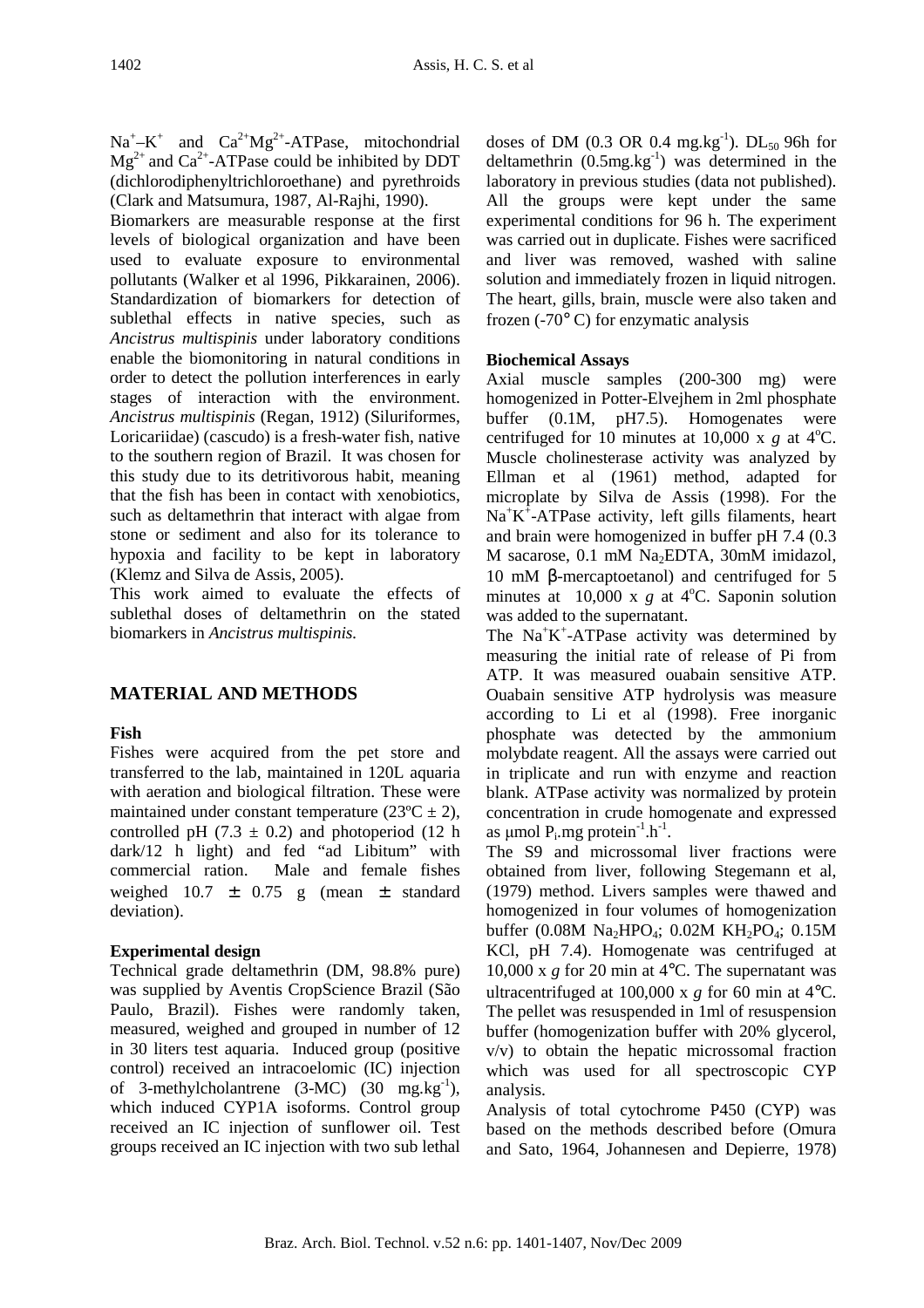using differential visible spectroscopy. The EROD was measured according to Burke and Mayer (1974), modified by Silva de Assis (1998). Protein concentration was determined by Bradford (1976) method, using bovine serum albumin (BSA) as a standard.

#### **Statistical analysis**

Data were expressed as mean ± standard error of the means (s.e.m.) and were analysed by analysis of variance (ANOVA), followed by Bonferroni's test for the *post-hoc* comparisons. The significance of results was ascertained at p< 0.05.

# **RESULTS**

Total cytochrome P450 (CYP) was induced in the fishes exposed to the higher doses  $(0.4 \text{ mg} \cdot \text{kg}^{-1})$ , compared to control group. As expected, positive control (3MC) showed higher CYP concentration (Fig. 1).

EROD activity was induced by the two tested doses of deltamethrin in the microssomal fraction. In the S9 fraction only the higher dose caused induction (Fig. 2).



**Figure 1 -** Total cytochrome in liver of *A multispinis*. \* p< 0.05 compared to control groups;  $**$  p< 0.001 compared to 3MC (ANOVA).



**Figure 2 -** EROD activity in liver of *A multispinis.* \*  $p < 0.01$  compared to  $S_9$  and microssomal fractions control; \*\*  $p < 0.001$  compared to microssomal fraction control; \*\*\*  $p < 0.01$ compared to deltamethrin  $(0.3 \text{ mg} \cdot \text{kg}^{-1})$  in the microssomal fraction (ANOVA).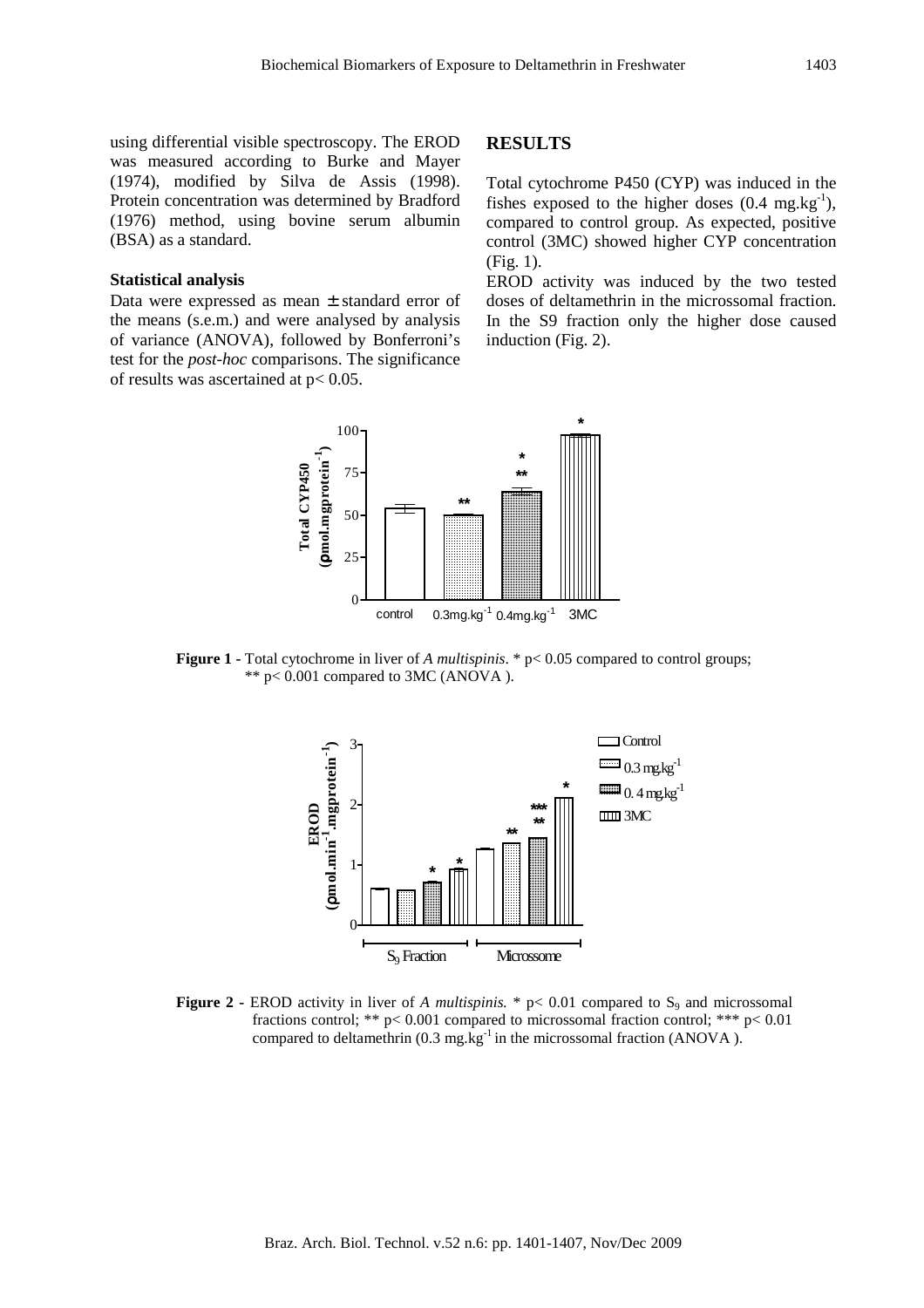The heart  $Na^+K^+$ -ATPase was inhibited by deltamethrin in the doses of  $0.3$  and  $0.4$  mg.kg<sup>-1</sup> (Fig. 3). The percentage of inhibition is shown in parenthesis. In gills, only the higher dose caused inhibition (Fig. 4) and in brain, no significant

difference from control group was observed (data not shown).

The ChE activity was not inhibited in the both doses of deltamethrin.



**Figure 3 -**  $Na^+K^+$ -ATPase in heart of A *multispinis*. \*  $p<0.05$  (ANOVA).



**Figure 4 -**  $Na^+K^+$ -ATPase in gills of A *multispinis*. \*  $p<0.05$  (ANOVA).

# **DISCUSSION**

Total CYP450 and EROD activity of *A. multispinis* were induced by deltamethrin. The induction of specific isoenzymes of cytochrome P450 is a sensitive response of an organism to exposure to certain anthropogenic chemicals (e.g. PAHs, coplanar PCBs, polychlorinated biphenys (PCB), polychlorinated dibenzofurans (PCDF) and the dibenzodioxins (Stegeman and Hahn, 1994). This exposure leads to a selective, receptormediated stimulation of the CYP1A gene transcription rate, resulting in increased levels of specific mRNA, new synthesis of cytochrome P450 isoenzymes (CYP1A), and an increase in the respective catalytic activities (e.g. EROD) (Bucheli and Fent 1995.). Knowledge of structureinduction relationships in fish is limited and doseresponse effects have been established for few compounds (Melacon and Lech, 1983, Stegeman et al 1990, Hestermann et al, 2000). Due to the fact that deltamethrin structure is not similar to the PCBs and PAHs, for example, the mechanism of induction can not be explained based on relationship between induction and chemical structure of deltamethrin. Therefore, other studies also observed the increase of CYP1A1/1A2 and the EROD activity by deltamethrin in liver and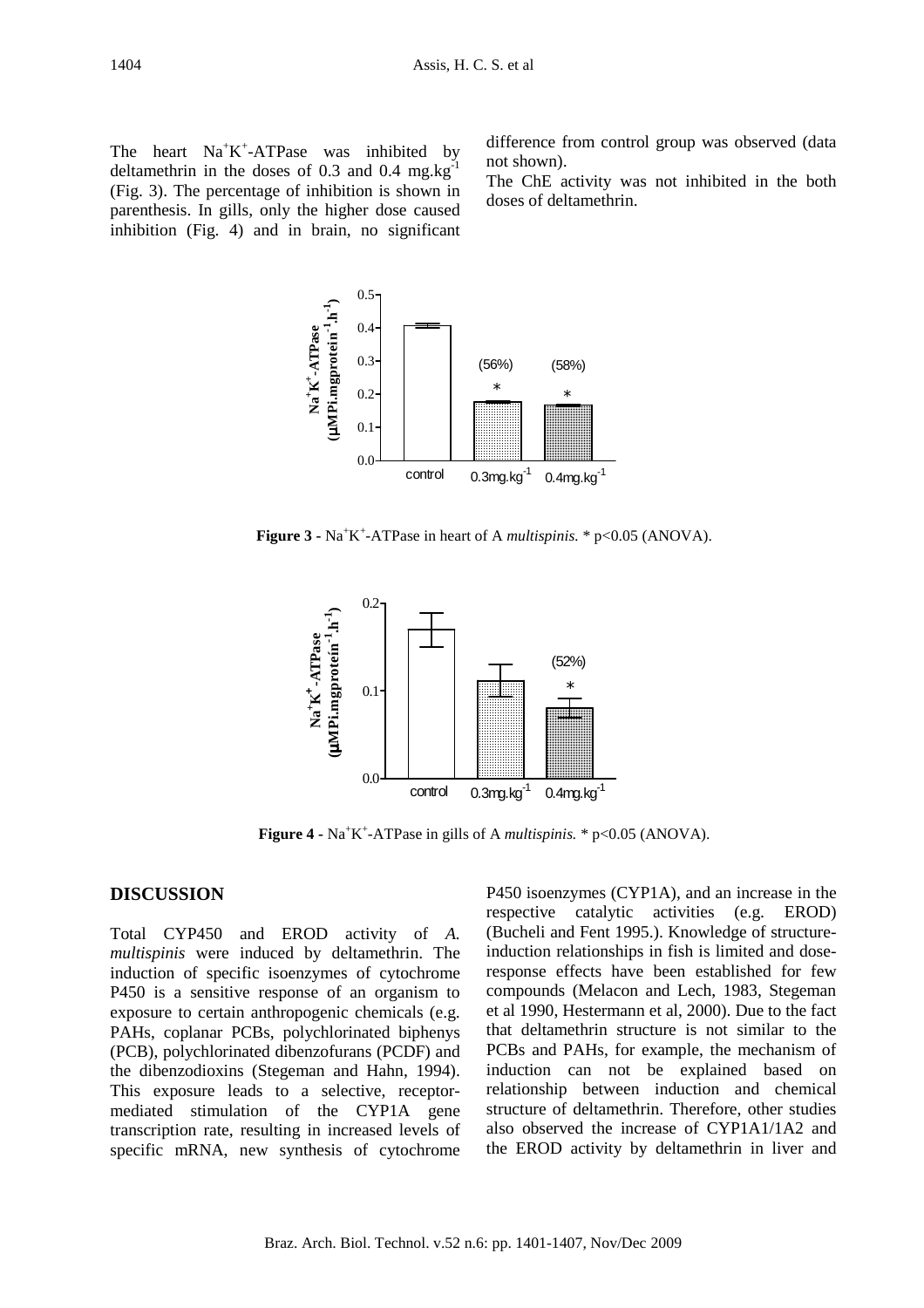brain of Wistar rats (Dayal et al, 1999), but they did not explain the induction mechanism. Further studies must be done to elucidate this mechanism. In this study, the total CYP450 was induced in the higher dose, while the EROD activity was induced in the both doses, probably due to EROD`s higher detection sensitivity. The total CYP450 becomes less sensitive when simple compounds are inducers for same enzymes and inhibitors for others isoenzymes. This can alter the total concentration or isoenzyme activity without altering the total CYP450 (Miranda et al, 1990). In this study, the CYP of *A. multispinnis* showed to be inducible to Ah-ligand as 3-MC. This was in agreement with studies that have been carried out on the induction of hepatic CYP1A in the fishes by AhR-binding ligands, such as 3MC and BNF, βnaphtoflavone (Goksøyr and Förlin, 1992; Stegeman and Hahn, 1994).

The ChE activity in muscle was not inhibited in *A. multispinis* after deltamethrin exposure. Although not data about deltamethrin effects in this species of fish have been shown in the literature, inhibition results were found by pyrethroids in other fish species (Reddy and Philip, 1994, Szegletes et al , 1995; Bálint et al, 1995), including deltamethrin. According to Sturm et al, (1999), the no enzymespecific pollutants need to be in high concentration to cause inhibition (Sturm et al 1999).

In this study, deltamethrin inhibited the gills and heart Na<sup>+</sup>K<sup>+</sup>-ATPase activity of *A. multispinnis.* Cipermethrin, also a pyrethroid, caused ATPase inhibition in brain, liver and kidney of carps exposed during 45 days (Das and Mukherjee, 2003). It could inhibited the sodium ions transport through the membrane, disrupting the cell ionic balance, which could be due to different enzyme isoforms in different tissues and specifically  $\alpha$ isoforms, responsible for catalytic activity. The isoforms of the Na<sup>+</sup>K<sup>+</sup>-ATPase subunity  $\alpha$  could be distributed differently according to the tissue and different substrate affinity (ion) and to ouabain (Blanco and Mercer 1998), besides the different vias of hormonal regulation and/or to quinasesprotein (Therien and Blostein, 2000). ATPases are considered to be involved in the maintenance of ionic balance in the gills. The alteration in these enzymes activities could cause an ionic imbalance and affect other vital processes associated with gills. Inhibition of total ATPase, ouabain-insensitive ATPase, and Na<sup>+</sup>K<sup>+</sup>-ATPase activity in the gills of *C. punctata* exposed to

paper mill effluent was observed, with maximum impairment in  $Na^{+}K^{+}$ -ATPase activity (Parvez et al*,* 2006). Deltamethrin altered the normal ion flux in *A. multispinis*.

# **ACKNOWLEDGEMENTS**

The authors gratefully acknowledge the technical support from the Department of Phisyology, Federal University of São Carlos.

# **RESUMO**

Deltametrina é um inseticida piretroide, usado in agricultura, na medicina veterinária a em saúde pública devido a sua baixa toxicidade para mamíferos. Contudo, para espécies não alvo como os peixes a deltametrina é extremamente tóxica. Esse estudo tem por objetivo determinar o efeito de doses subletais de deltametrina, usando biomarcadores bioquímicos como atividade da colinesterase (ChE), níveis totais de citocromo P450 (CYP450), atividade da ethoxyresorufin-Odeethylase (EROD) e da Na<sup>+</sup>K<sup>+</sup>-ATPase. Os peixes receberam doses subletais de deltametrina e após 96 horas de exposição foram sacrificados e o fígado, brânquias, coração e músculo foram coletados para as medidas enzimáticas. A atividade da Na<sup>+</sup>K + -ATPase em brânquias e coração foi inibida. A deltametrina aumentou os níveis de CYP450 total, bem como a atividade da EROD. A atividade da ChE não foi inibida. Deltametrina alterou a atividade da Na<sup>+</sup>K<sup>+</sup>-ATPase e desta forma o fluxo normal de ions em A. multispinnis, bem como seu metabolismo hepático. Os efeitos detectados através de biomarcadores tornam esse inseticida um importante contaminante para organismos aquáticos.

# **REFERENCES**

- Al-Rajhi, D. H. (1990), Properties of  $Ca^{2+} + Mg^{2+}$ ATPase from rat brain and its inhibition by pyrethroids. *Pest. Biochem. Physiol*., **37**, 116-120.
- Bálint, T., Szegletes, T., Szegletes, Z., Halasy, K., Nemcsók, J. (1995), Biochemical and subcellular changes in carp exposed to the organophosphorous metidation and the pyrethroid deltamethrin. *Aquat. Toxicol***. , 33**, 279-295.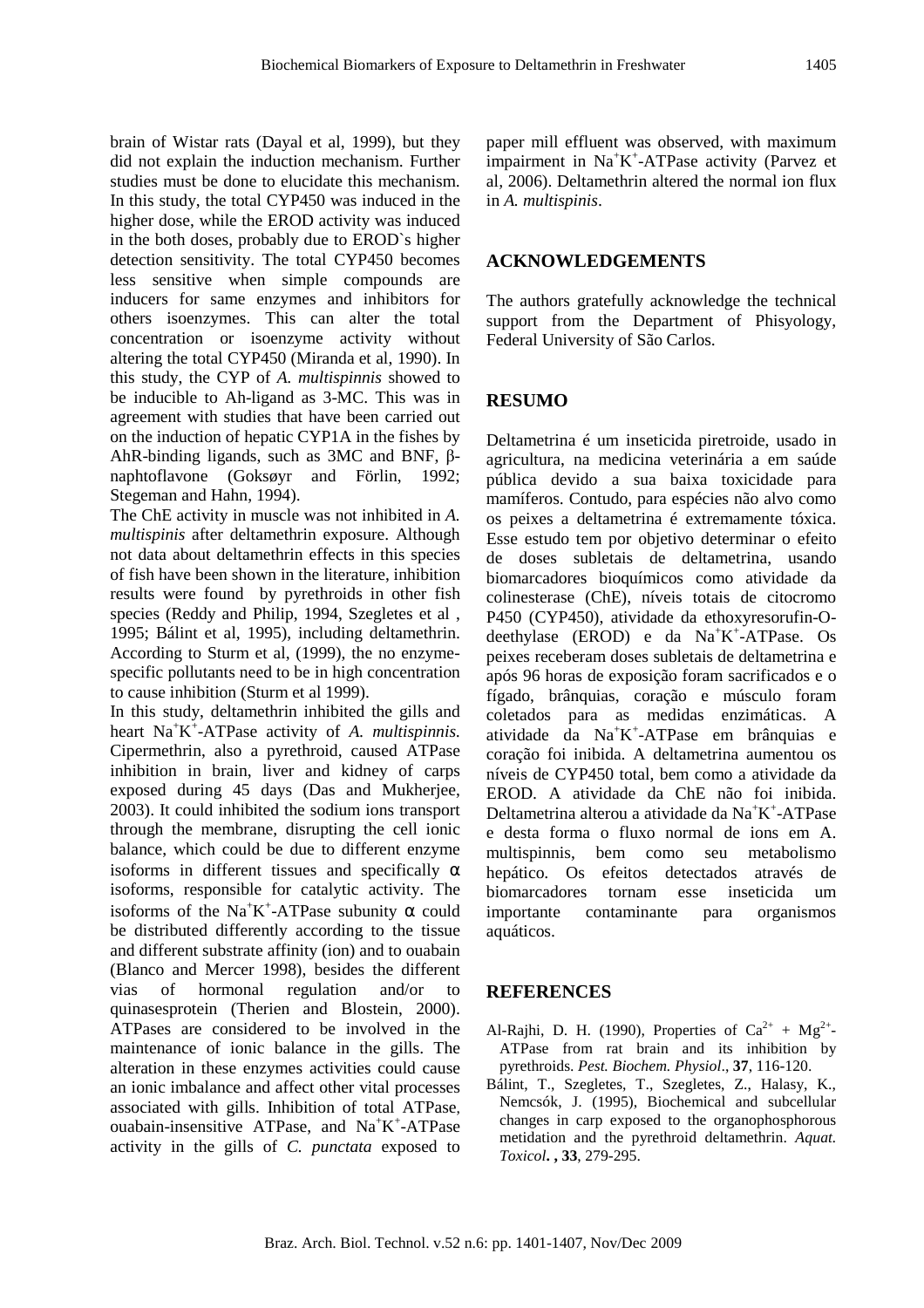- Blanco, G., Mercer, R. W., (1998), Isozymes of the Na<sup>+</sup>K<sup>+</sup>-ATPase: heterogeneity in structure, diversity in function. *Am. J. Physiol.,* **275**, 633-650.
- Bradbury, S. P., Coats, J. R. (1989), Comparative toxicology of the pyrethroid insecticides. *Rev. Environ. Contam. Toxicol*., **108**, 133-177.
- Bradford, M. (1976). A Rapid and sensitive method for the quantification of microgram quantities of protein utilizing the principle of protein-dye binding. *Anal. Biochem*., **72**, 248-254.
- Bucheli, T. B., Fent, K. (1995), Induction of cytochrome P450 as a biomarker for environmental contamination in aquatic ecosystems. *Crit. Rev. Environm. Sci. Technol*., **25**, 201-268.
- Burke, M. D., Mayer, R. T. (1974), Ethoxyresorufin: direct fluorimetric assay of a microsomal Odealkylation which is preferentially inducible by 3 methylcholantrene. *Drug Metab. Dispos*., **2**, 583-588.
- Clark, J. M., Matsumura, F. (1987), The action of two classes of pyrethroids on the inhibition of brain Na-Ca and Ca<sup>+</sup>MgATP hydrolyzing activities of the American cockroach. *Comp. Biochem. Physiol*., **86**, 135-145.
- Das, B. K., Murkerjee, S. C. (2003), Toxicity of cypermethrin in *Labeo rohita* fingerlings: biochemical, enzymatic and haematological consequences. *Comp.Physiol.*, **134**, 109-121.
- Dayal, M., Parmar, D., Dhawan, A., Dwivedi, U. N., Doehmer, J., Seth, P. K. (1999), Induction of rat brain and liver cytochrome P450A1A/1A2 and 2B1/2B2 isoenzymes by deltamethrin. *Environ. Toxicol. Pharmacol*., **27**, 169-178.
- Demoute, J. P. (1989), A brief review of the environmental fate and metabolism of pyrethroids. *Pest. Sci*. **27**, 375-385.
- Ellman, G. L., Coutney, K. O., Andres, V., Featherstone, R.M., (1961), A new and rapid colorimetric determination of acetylcholinesterase activity. *Biochem. Pharmacol.,* **7**, 88-95.
- Haya, K., (1989), Toxicity of pyrethroid insecticide to fish, Environ. Toxicol. Chem. 8, 381–391.
- Hestermann, E. V., Stegeman, J. J., Hahn, M. E. (2000), Relative contributions of affinity and intrinsic efficacy to aryl hydrocarbon receptor ligand potency. *Toxicol. App. Pharmacol*., **168**, 160-172.
- Johannesen, K. A. M., Depierre, J. W. (1978), Measurement cytochrome P450 in the presence of large amounts of contaminating hemoglobin and methemoglobin. *Anal. Biochem*., **86**, 725-732.
- Klemz, C. (20002), Uso de Biomarcadores de Contaminação Ambiental em Peixes *Ancistrus sp* (Cascudo), Federal Paraná University, Curitiba, Pr, Brasil.
- Li, J., Quabius, E. S., Wendelaar Bonga, S. E., Flik, G., Lock, R. A. C. (1998), Effects of water-borne copper on branchial chloride cells and Na+/K+-ATPAase activities in Mozambique tilapia (*Oreochromis mossambicus*). *Aquat. Toxicol*., **4**, 51-61.
- Miranda, C. L., Wang, J. L., Chang, H. S., Buhler, D. R. (1990), Multiple effects of 3,4,5,3',4',5' hexachlorobiphenyl administration on hepatic cytochrome P450 isozymes and associated mixedfunction oxidase activities in rainbow trout. *Biochem. Pharmacol*., **40**, 387.
- Mittal, K., Adak, T., Sharma, V. P. (1994), Comparative toxicity of certain mosquitocidal compounds to larvivorous fish, *Poecilia reticulata*, *Ind. J. Malariol*., **31**, 43-47.
- Omura, T., Sato, R. (1964), The carbon monoxidebinding pigment of liver microsomes. I. Evidence for its hemoprotein nature. *J. Biol. Chem.,* 239**,** 2370- 2378.
- Oudou, H. C., Alonso, R. M., Bruun Hansen, H. C. (2004), Voltammetric behavior of the synthetic pyrethroid lambda-cyhalothrin and its determination in soil and well water. *Anal. Chim. Acta*, **523**, 69-74.
- Parvez, S., Sayeed, I., Raisuddin, S. (2006), Decreased gill ATPase activities in the freshwater fish *Channa punctata* (Bloch) exposed to a diluted paper mill effluent. *Ecotoxicol. Environ. Saf*., **65**, 62-66.
- Pikkarainen, A-L., (2006), Ethoxyresorufin-Odeethylase (EROD) activity and bile metabolites as contamination indicators in Baltic Sea perch: Determination by HPLC. *Chemosphere*, **65**, 1888- 1897.
- Pimpão, C., Zampronio, A. R., Silva de Assis, H. C. (2007), Effects of sublethal doses of deltamethrin on hematological parameters and enzymatic activity in *Ancistrus multispinis* (Pisces, Teleostei). *Pest. Biochem. Physiol*., **88**, 122-127.
- Reddy, P. M., Philip, G. H., (1994), In vivo inhibition of AchE and ATPase activities in the tissues of freshwater fish, *Cyprinus carpio* exposed to techinal grade cypermethrin, *Bull. Environ. Contam. Toxicol*., **52**, 619-626.
- Sayeed, I., Parvez, S., Pandey, S., Bin-Hafeez, B., Haquee, R., Raisuddin, S. (2003), Oxidative stress biomarkers of exposure to deltamethrin in freshwater fish, *Channa punctatus* Bloch. *Ecotoxicol. Environ. Saf*., **56**, 295-301.
- Silva de Assis, H. C. (1998), Der Einsatz von Biomarkern zur summarischen Erfassung von Gewässerverschmutzungen. PhD Thesis Technical University of Berlin, Alemanha.
- Stegeman, J. J., Binder, R. L., Orren, A. (1979), Hepatic and extrahepatic microssomal electron transport components and mixed-function oxigenases in the marine fish *Stenotomus versicolor*. *Biochem. Pharmacol*., **28**, 3431-3439.
- Stegeman, J. J., Binder, R. L., Orren, A. (1979), Hepatic and extrahepatic microssomal electron transport components and mixed-function oxigenases in the marine fish *Stenotomus versicolor*. Biochem. Pharmacol., **28**, 3431-3439.
- Stegeman, J. J., Hahn, M. E. (1994), Biochemistry and molecular biology of monooxigenases: current